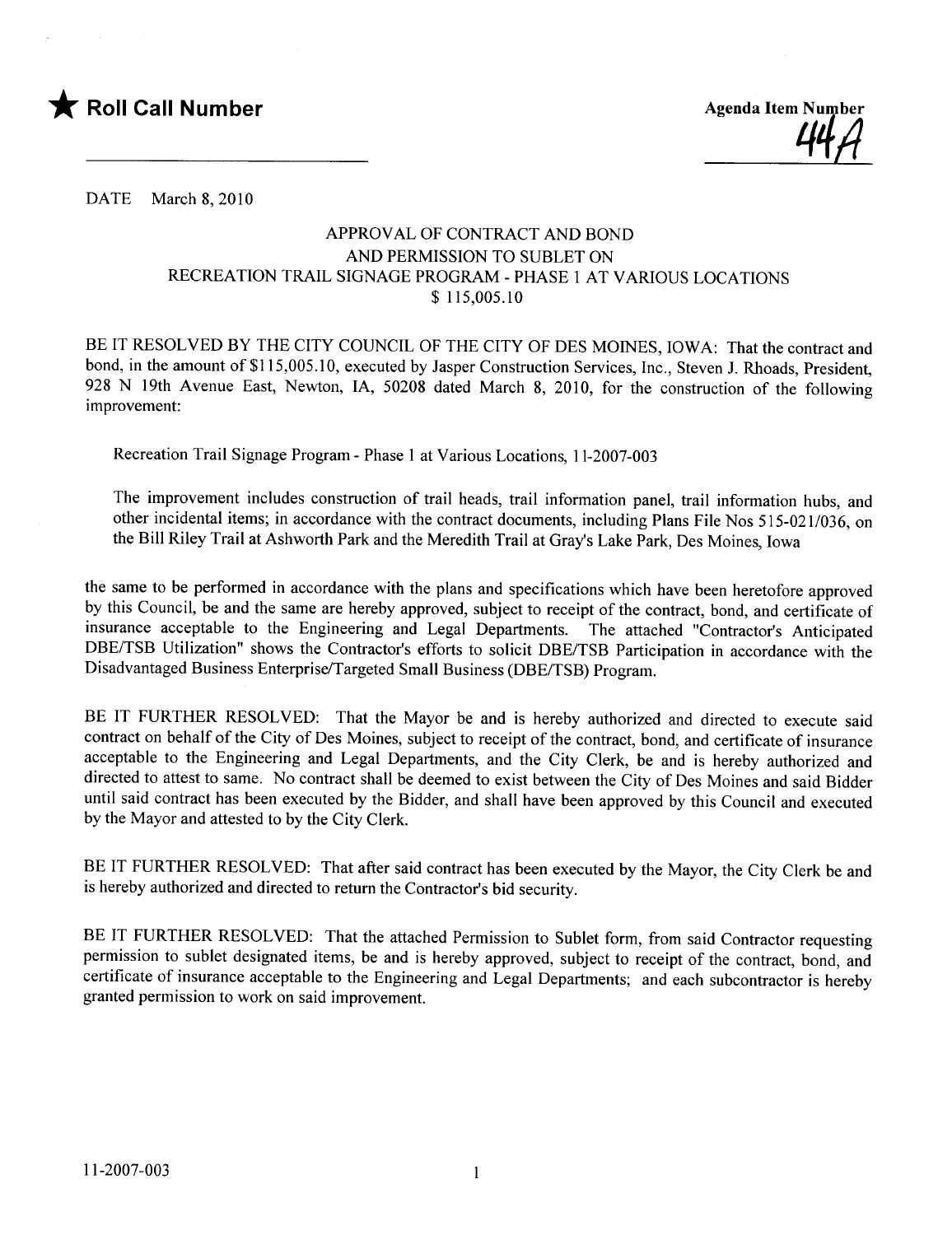



DATE March 8, 2010

BE IT FURTHER RESOLVED: That the Des Moines Finance Director is hereby authorized to encumber this contract amount against the funds as identified below, and to acquire Builder's Risk Insurance, if appropriate, for the above referenced improvement.

Moved by to adopt.

FORM APPROVED  $\frac{1}{\sqrt{2}}$ 

Kathleen Vanderpool Deputy City Attorney

Funding Source: 2009-2010CIP, Page Park-22, Recreation Trails, PKS045, G. O. Bonds

| <b>COUNCIL ACTION</b> | <b>YEAS</b> | <b>NAYS</b> | <b>PASS</b> | <b>ABSENT</b>   | I, Diane   |
|-----------------------|-------------|-------------|-------------|-----------------|------------|
| <b>COWNIE</b>         |             |             |             |                 | certify tl |
| <b>COLEMAN</b>        |             |             |             |                 | above da   |
| <b>GRIESS</b>         |             |             |             |                 | adopted.   |
| <b>HENSLEY</b>        |             |             |             |                 |            |
| <b>MAHAFFEY</b>       |             |             |             |                 | IN WIT     |
| <b>MEYER</b>          |             |             |             |                 | and affix  |
| <b>MOORE</b>          |             |             |             |                 |            |
| <b>TOTAL</b>          |             |             |             |                 |            |
| <b>MOTION CARRIED</b> |             |             |             | <b>APPROVED</b> |            |
|                       |             |             |             |                 |            |
|                       |             |             |             |                 |            |
|                       |             |             |             |                 |            |
|                       |             |             |             | Mayor           |            |
|                       |             |             |             |                 |            |

iane Rauh, City Clerk of said City Council, hereby fy that at a meeting of the City Council, held on the e date, among other proceedings the above was

WITNESS WHEREOF, I have hereunto set my hand affixed my seal the day and year first above written.